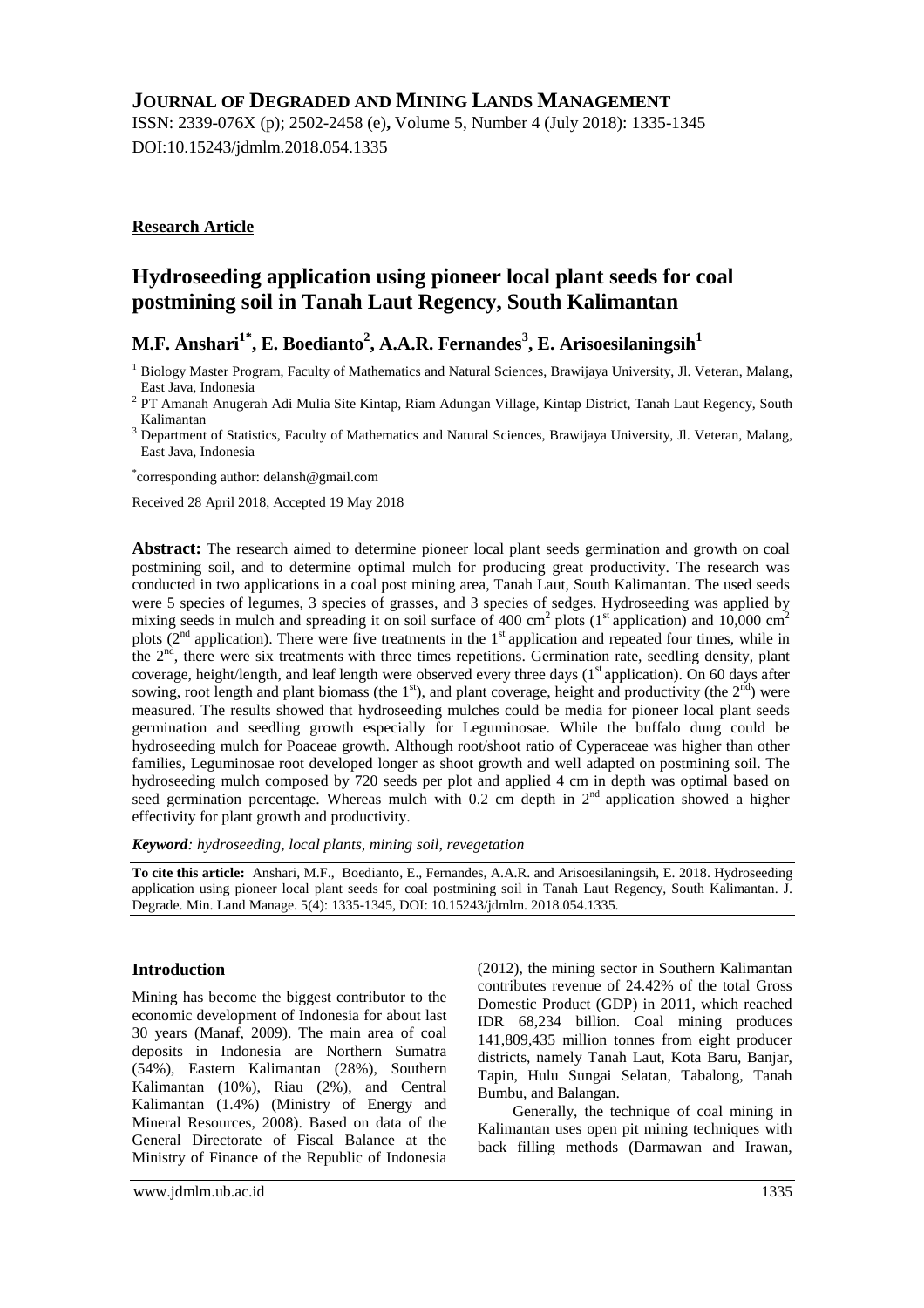2009; Subandrio et al., 2009). The negative impact of mining is the loss of soil cover because topsoil and subsoil are reversed and moved, while the main material of rocks appears on surface. The oxidation process of sulfide minerals such as pyrite will release sulfuric acids that have negative impacts for decreasing drastically soil pH and affecting the balance of nutrients in the soil (Rochani and Damayanti, 1997). Topsoil displacement also causes loss of soil organic matter, while nutrients will be leached when rain falls. Nutrient and organic matter poor soil has low capacity for plant growth, fertilizer application and water holding (Djajakirana, 2001).

Post-mining land reclamation and revegetation are held to overcome negative impacts of mining activities because of the open pit mining techniques. It aims to improve the disturbed land use after mining operations, as well as to accelerate plant coverage and its ecological service as intended (Decree of the Minister of Energy and Mineral Resources No. 1211.K/008/M.PE/1995; Decree of the Minister of Forestry and Plantation No. 146/Kpts-II/1999). Among revegetation methods, hydroseeding becomes promising. Hydroseeding is a planting process using a mixture of seeds and mulch that mixed together and sprayed on the land that has been prepared. Unstable soil surface due to the displacement of vegetation, native soil, and debris on coal mining was successfully revegetated with hydroseeding using grasses, legumes and fertilizer nutrients (Zipper et al., 2012).

Revegetation as a part of diversity restoration program increases the accumulation of carbon and structures by involving direct carbon input through mulching and transplanting. These efforts are particularly applied by using fast growing ground cover plants that can stabilize the soil surface (Walker and del Moral, 2008). However the local plants as seed sources in post mining land revegetation is greatly selected due to its adaptation to local biotic and abiotic factors (Oliveira et al., 2013). Meanwhile, in Tanah Laut Regency, a herd of buffalo that visits and grazes in post-mining land left dung that is essentially an example of a natural hydroseeding. In a few weeks, various grasses grow naturally from the decomposed dung. Therefore, it is interesting to use the buffalo dung hydroseeding model and imitate it for an artificial hydroseeding using pioneer local plant seeds using different mulches composition in coal post-mining soil. The aims of this study were to evaluate the hydroseeding applications using local plants seeds and some mulches composition, determining its germination and growth in coal post-mining soil, and selecting

the optimal mulch likes buffalo dung performance.

## **Materials and Methods**

A field research was conducted in two steps of application. The first one was held from January to April 2015 in the rainy season and the second step was held from February to May 2017, in PT Amanah Anugerah Adi Mulia Site Kintap. It is located in Riam Adungan Village, Kintap District, Tanah Laut Regency, South Kalimantan, with four points of coordinate boundaries of Production Operation Mining Permits (IUP.OP) and approximately 33 km from Southern of Trans South Kalimantan Road (Figure 1). The mining area is around 599.78 ha, and bordered on the North by IUP of PT WTB, on the West by IUP of KUD TJM, on the South by IUP of PT Ananta, and on the East by the areas of limited production forest. The nearest villages are Riam Adungan and Salaman within  $\pm$  6-10 km. The annual rainfall is 1,771.5 mm.

The collected seeds that were dried consisted of five species of Leguminosae (*Cajanus cajan* (L.) Millsp., *Crotalaria pallida* Aiton., *Desmodium triflorum* (L.) DC., *Indigofera spicata* Auct., *Sesbania grandiflora* (L.) Pers.), three species of Poaceae (*Eleusine indica* (L.) Gaertn., *Sporobolus indicus* (L.) R. Br., *Paspalum conjugatum* PJ Bergius), and three species of Cyperaceae (*Cyperus brevifolius* (Rottb.) Endl. ex Hassk., *Cyperus odoratus* L., *Kyllingia monocephala* Rottb.). These pioneers were found growing wild in the post coal-mining area of PT Amanah. The seeds were soaked with water for 24 hours. The sinking seeds were then treated with Gibberellic Acid (GA3) for 1 hour and mixed with mulch. Number of seeds used for 360 seeds density was composed by 60 seeds of Leguminosae, 150 seeds of Cyperaceae, and 150 seeds of Poaceae. Number of seeds used for 720 seeds density was consisted by 120 seeds of Leguminosae, 300 seeds of Cyperaceae, and 300 seeds of Poaceae.

According to the results of preliminary studies, mulch of the  $1<sup>st</sup>$  application was made from a mixture of wood fibers, water, local microorganisms (mol), adhesive, compost, charcoal, and ash. Mulch was then added with seeds of all plant species proportionally with two different densities,  $360$  seeds  $(B_1)$  or  $720$  seeds  $(B<sub>2</sub>)$  per plot. After mixing, the mulch was spread over 20 cm x 20 cm on the post-mining soil plots with two levels of depth, which were  $4 \text{ cm } (M_1)$ and 6 cm  $(M_2)$ , and a control (fresh buffalo dung with 2 cm depth). All treatments were repeated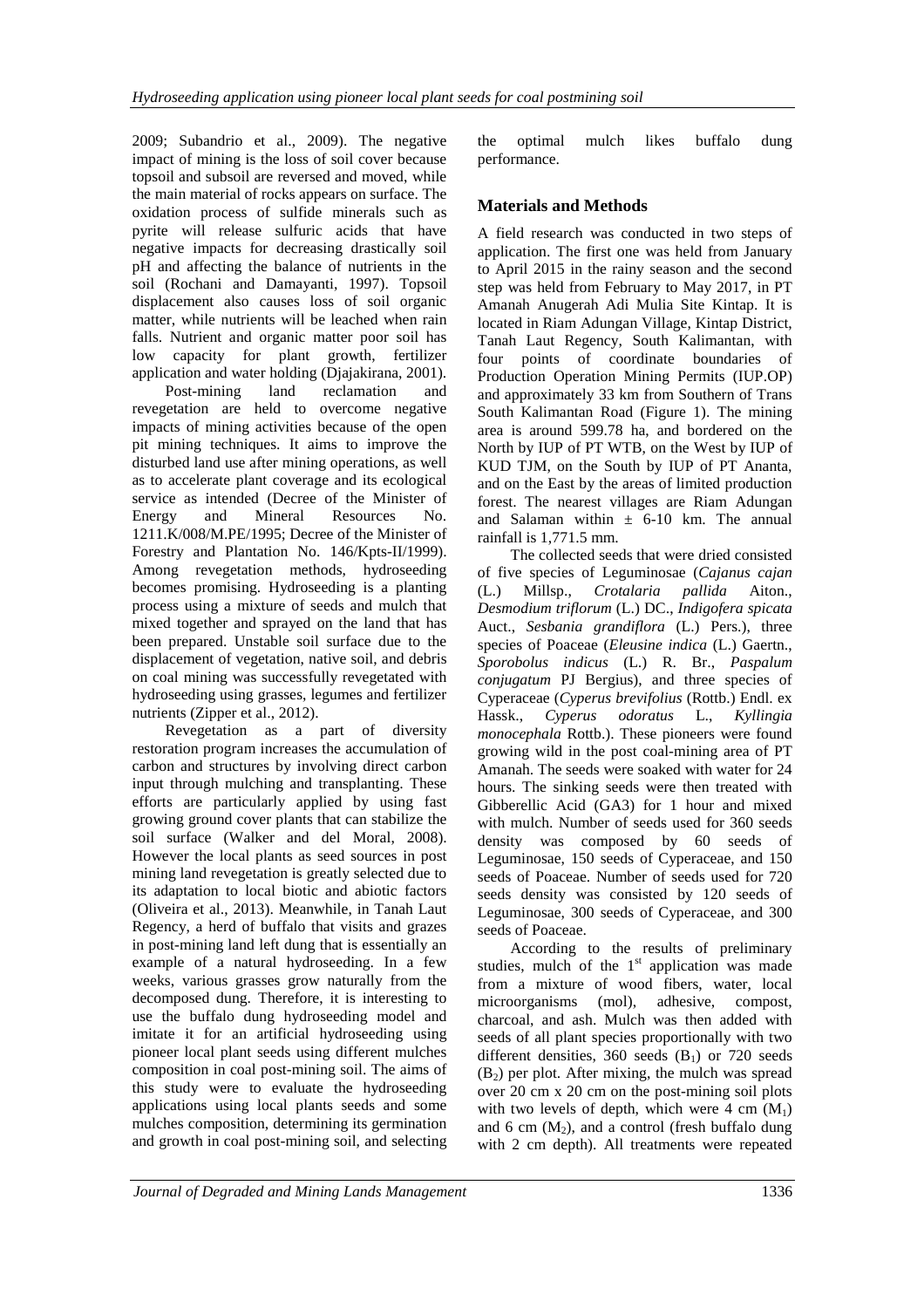four times, while watering and observation were held every three days for 2 months. For the  $2<sup>nd</sup>$ application, mulch  $(M_3)$  was composed by tackifier agent, water, compost, rice husk, sawdust, and urea. Mulch was mixed with plant seeds proportionally and stirred up until forming a slurry mixture, and then it was spread over 100 cm x 100 cm plots. It was repeated three times.



Figure 1. Hydroseeding application site in coal postmining soil at PT Amanah, Tanah Laut Regency, South Kalimantan

In the  $1<sup>st</sup>$  application we observed seeds germination time in every planting medium. The number of germinated seeds was divided by the sown seeds number to determine the seed germination rate. The growth variables of seedling included plant height, leaf length, root length, biomass (shoot and root), and productivity. Vegetation analysis was conducted to determine density and coverage of Leguminosae, Cyperaceae, and Poaceae. On 60 days after sowing, all seedlings were harvested, we determined root length, biomass and productivity. While in  $2<sup>nd</sup>$  application we observed plant coverage, height, and productivity.

Germination and seed growth data such as height, number of leaves, root length, density and coverage, biomass (shoot and root), and productivity were compiled using Microsoft Excel program. Furthermore, data of density, coverage, root/shoot ratio, root nodules, and productivity, were univariately statistical analyzed. While data of germination and growth variations on some planting media were analyzed multivariately by biplot and cluster analysis using PAST software (Hammer et al., 2001).

### **Results and Discussion**

### *Seeds germination of some pioneer local plants on mulches*

The prepared hydroseeding mulches could be served as seeds germination media especially Leguminosae seeds. While the fresh buffalo dung mulch as control, could be Poaceae seed germination medium (Figure 2). Mulch depth and seed density affected seedling number. A thinner mulch  $(M_1)$  produced more seedling number than M2. Thick mulch and sun were observed as limiting factors of grass seed germination. In addition, higher density seeds mulches  $(B_2)$  also produced more seedling number than  $B_1$  mulches (Table 1). Nevertheless, the seedling number in this experiment was still very small, ranged 1-5%. However in the greenhouse experiment, the most Leguminosae seeds produced 40% seedling on 12 days after sowing (Baiti and Arisoesilaningsih, 2015). Some possible factors produced this low germination rate of Leguminosae seed in postmining land were fungal attack, low viability of seeds, and seed predation by ants (Anshari, 2015). Fungal attack occurred if the medium was very acidic and moist. In addition, immature seeds germination stimulated the fungi growth (Utomo, 2006). According to Abella et al. (2009), some variables influencing seed germination success were selection of species, genetic stock, and rate of germination, given treatment, environmental conditions, germination time, and rainfall. To overcome this low seeds germination, increasing number and better selection of seeds could be conducted. Soaking seeds in hot water with certain temperature and duration is another method to raise seed germination rate, particularly for Leguminosae seeds (Kak et al., 2007; Naikawadi, 2016).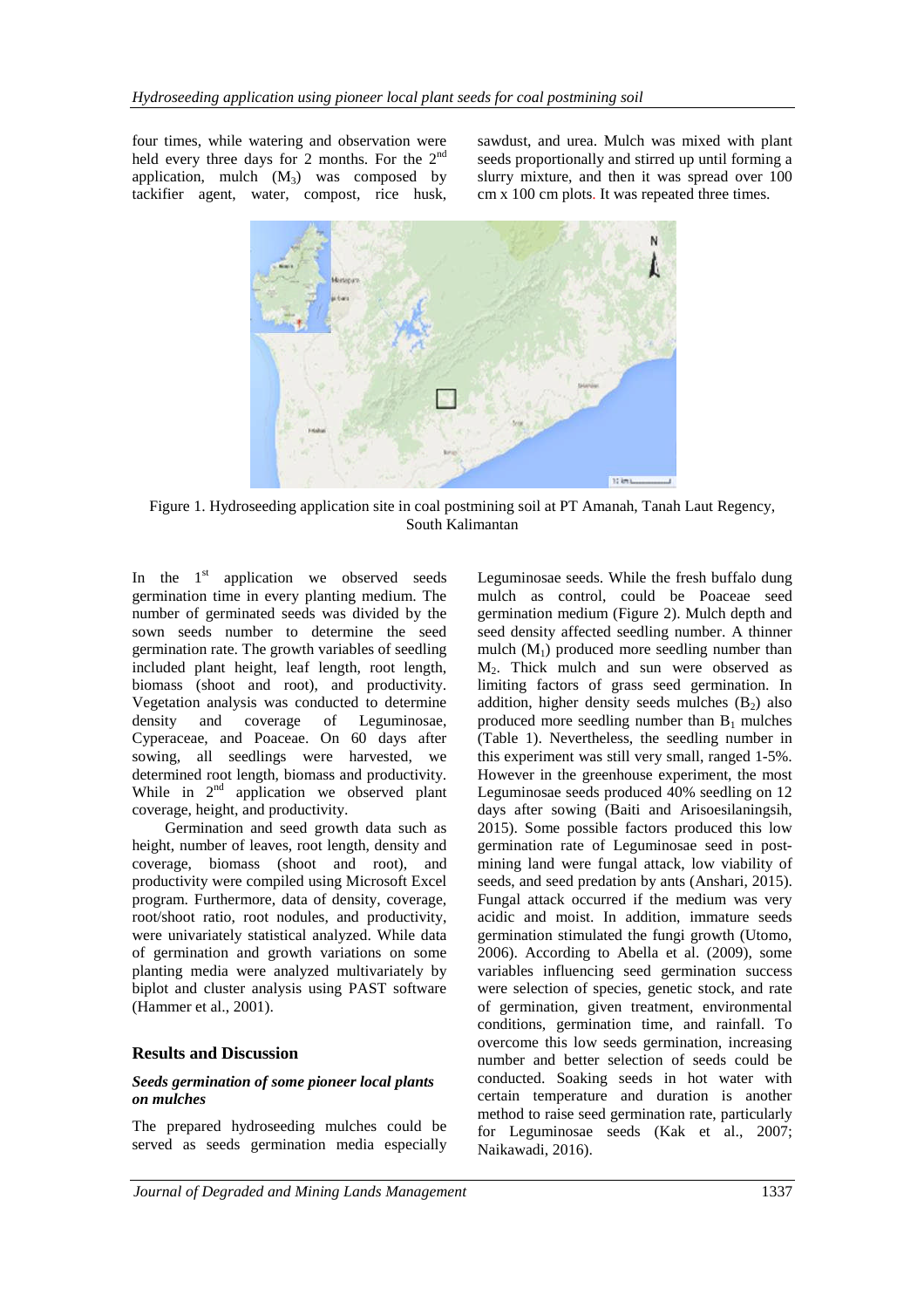

Figure 2. Seed germination of some pioneer local plants at 15 days after sowing on mulches Note:  $B_1$ : 360 seeds density;  $B_2$ : 720 seeds density;  $M_1$ : 4 cm depth;  $M_2$ : 6 cm depth; Control: Fresh buffalo dung with 2 cm depth. Scale represents 2 cm.

| Table 1. Cumulative seedling number of three pioneer local plant families grown on mulches until 15 |  |  |  |  |  |  |
|-----------------------------------------------------------------------------------------------------|--|--|--|--|--|--|
| days after sowing                                                                                   |  |  |  |  |  |  |

| No | <b>Families</b>             | <b>Total Seedling (individual)</b> |          |          |          |         |  |  |  |
|----|-----------------------------|------------------------------------|----------|----------|----------|---------|--|--|--|
|    |                             | $B_1M_1$                           | $B_1M_2$ | $B_2M_1$ | $B_2M_2$ | Control |  |  |  |
|    | Leguminosae/Broadleaf plant | 3(5)                               | 2(3)     | 6(5)     | 6(5)     |         |  |  |  |
|    | Cyperaceae                  | 3(2)                               | 4(3)     | 12 (4)   | 6(2)     |         |  |  |  |
|    | Poaceae                     | 3(2)                               | 2 (1)    | l 2 (4)  | 4 (1)    | 99      |  |  |  |

Note:Numbers in parenthesis indicate relative seedling number (%), compared to the sown seeds;  $B_1$ : 360 seeds density;  $B_2$ : 720 seeds density;  $M_1$ : 4 cm depth;  $M_2$ : 6 cm depth; Control: Fresh buffalo dung with 2 cm depth.

### *Seedling growth of some local plant families on mulches*

Density of Cyperaceae seedling until 42 days after sowing tended to increase irregularly in each observation. The highest density was recorded on  $B_2M_1$  treatment and reached 18 individuals/400 cm<sup>2</sup>, followed by  $B_2M_2$ treatment reached 13 individuals/400  $\text{cm}^2$ . Moreover in Leguminosae/broadleaf plants, seedling density until 42 days after sowing tended to fluctuate due to herbivore attack or seedling death. The highest seedling density was observed in  $B_2M_2$  treatment and reached 9 individuals/400 cm<sup>2</sup>, while in  $B_2M_1$  treatment it reached 7 individuals/400  $\text{cm}^2$  (Figure 3A). Differently with two previous families, Poaceae seedling density until 42 days after sowing tended to increase, with the highest density in control plots that reached 355 individuals/400  $\text{cm}^2$ . While in all treatments, Poaceae density was very low compared to control, respectively 24 individuals/400  $\text{cm}^2$  and 10 individuals/400 cm<sup>2</sup> in  $B_2M_1$  and  $B_2M_2$ , (Figure 3B). These results revealed that seedling

density in the mulch with 720 seeds density  $(B_2)$ was significantly higher than seedling density in the mulch with  $360$  seeds density  $(B_1)$ . Seed quality and dormancy, inhibitors presence, and predation might serve as limiting factors (Anshari, 2015). However, the mulch in control was more suitable for Poaceae growth medium. It is assumed that it closely related with buffalo's diet. Lancelotti and Madella (2012) showed that buffalo dung was composed by grass leaf/culm and grass inflorescence/seeds due to commonly the buffaloes graze in the pasture lands. Poaceae is the most important fodder for buffalo (Harun et al., 2017). From 53 species of Poaceae, there were 27 species of buffalo fodder in Central Punjab. Additionally, Zereen et al. (2013) stated that Poaceae played a significant fodder because almost all of 51 species of Poaceae in Central Punjab, were used as fodder for the animals, including buffalo.

Coverage of some local plant families increased until 60 days after sowing. The highest Leguminosae coverage was seen in  $B_2M_2$ treatment and reached 36.25% (Figure 4A). While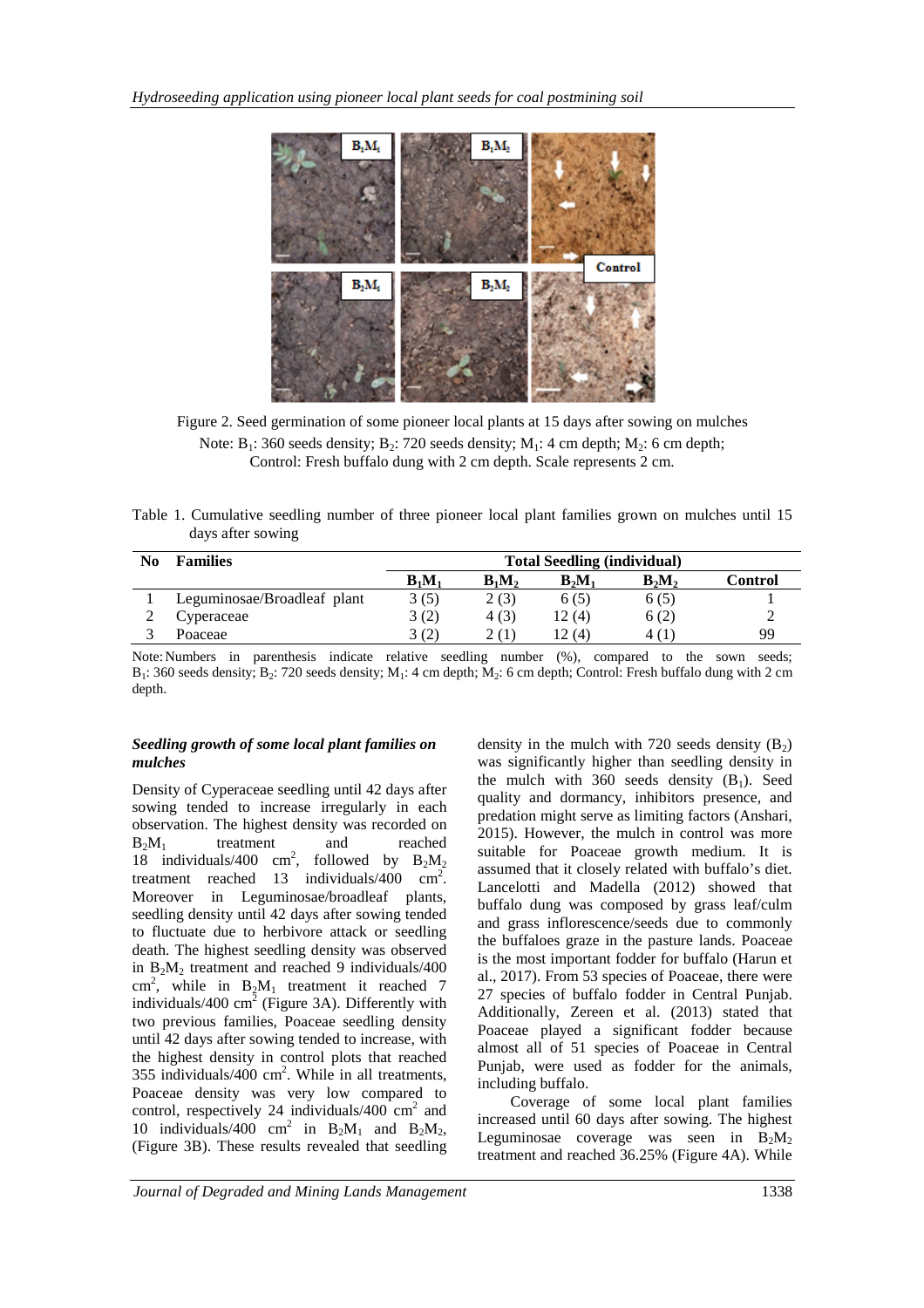in Cyperaceae and Poaceae, the highest coverage found in  $M_3$  treatment, respectively 13.84% and 37.74%. In the controls, Poaceae dominated with highest coverage and reached 78.75% (Figure 4B-C and Figure 5). This result was still less than those reported by Fan et al. (2013). They showed that Poaceae coverage on 60 days after application reached more than 90%. The control mulch could be similar as compost blanket as reported by Faucete et al. (2006). They revealed that blanket compost with 3.75 cm depth provided vegetation

coverage 2.75 times greater in three months compared to hydroseeding treatment. This greater vegetation coverage on the compost treatment was likely due to their ability to maintain moisture. Then the lower coverage on hydroseeding was possibly caused by drained seeds during rainfall and or greater evaporation after hydroseeding treatment. Therefore erosion control could be provided by combining compost and a thicker hydroseeding application.



Treatments and Observation Time (days after sowing)



Treatments and Observation Time (days after sowing)

**B**



Note: A: Cyperaceae and Leguminosae; B: Poaceae; C: Cyperaceae; L/DL: Leguminosae/broadleaf plant; P: Poaceae;  $B_1$ : 360 seeds density;  $B_2$ : 720 seeds density;  $M_1$ : 4 cm depth;  $M_2$ : 6 cm depth; Control: Fresh buffalo dung with 2 cm depth. Different letters in each family indicate significantly different based on Mann-Whitney test p= 0.05.

*Journal of Degraded and Mining Lands Management* 1339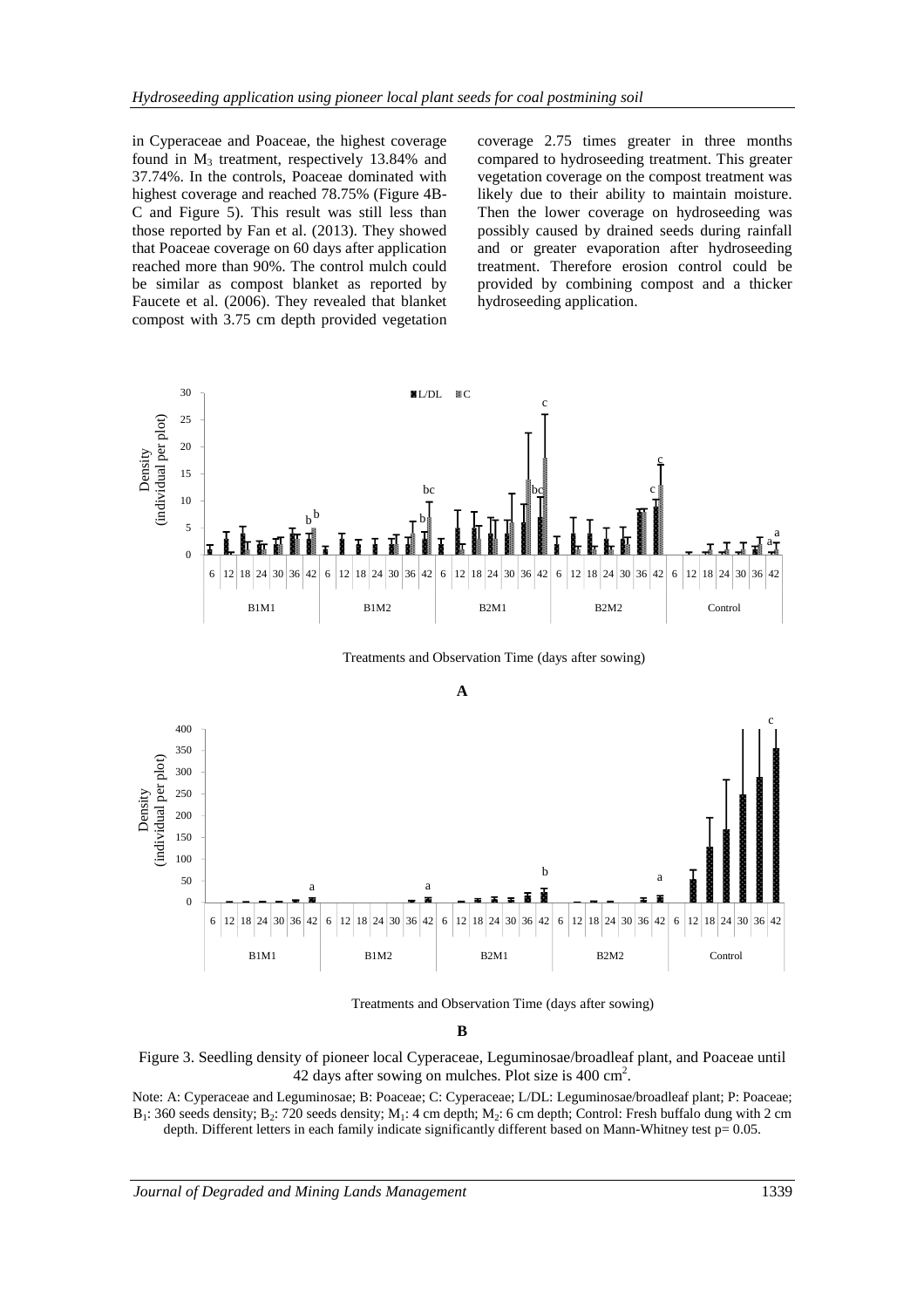

Figure 4. Coverage of pioneer local Leguminosae/broadleaf plant, Cyperaceae, and Poaceae until 60 days after sowing on mulches

Note: A: Leguminosae/Broadleaf plant; B: Cyperaceae; C: Poaceae; B<sub>1</sub>: 360 seeds density; B<sub>2</sub>: 720 seeds density; M<sub>1</sub>: 4 cm depth;  $M_2$ : 6 cm depth;  $M_3$ : 0.2 cm depth; Control: Fresh buffalo dung with 2 cm depth.



Figure 5. Coverage of some pioneer local plant families Note: A: Control plot; B: Hydroseeding treatment plot. Scale represents 2 cm.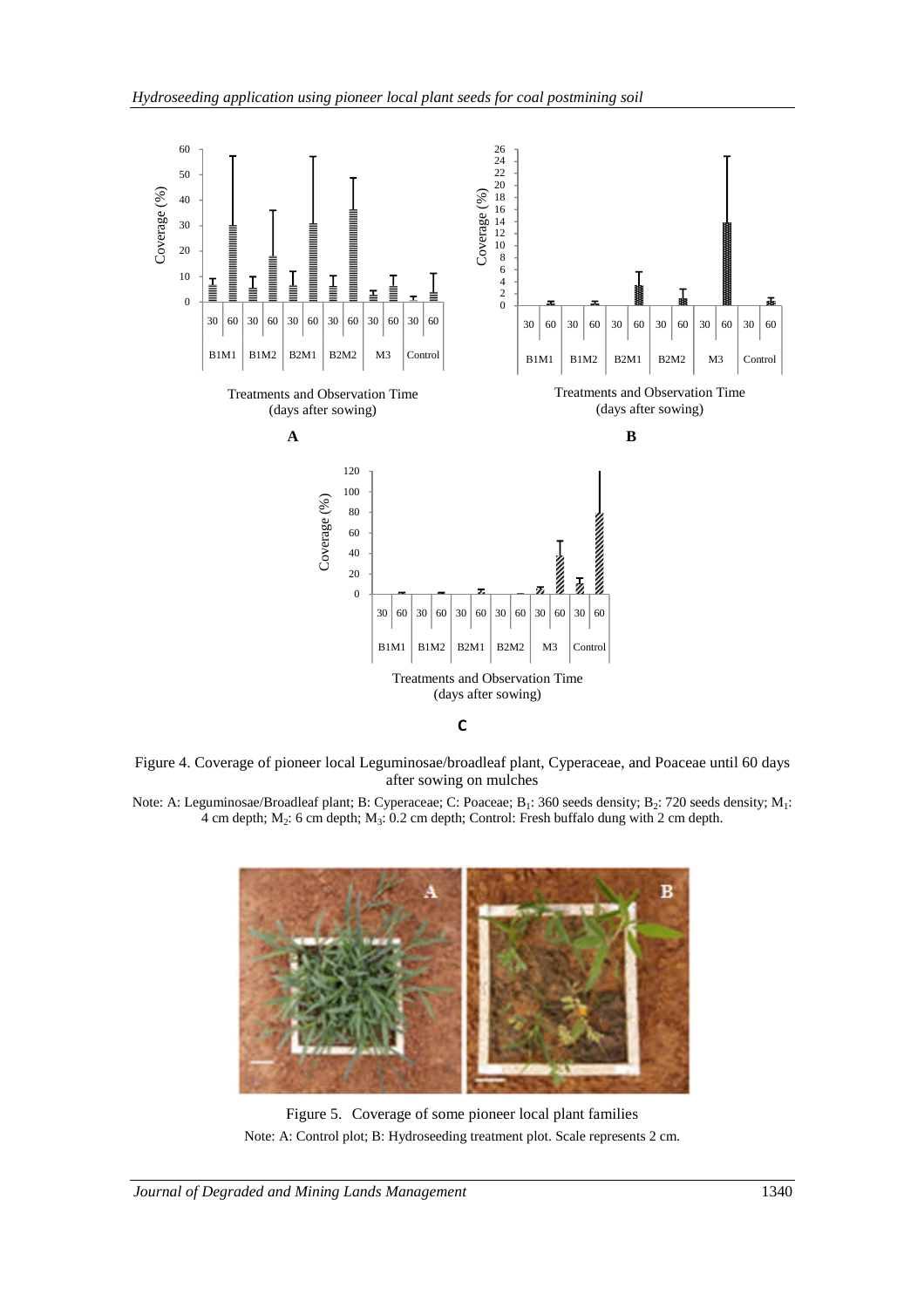Among the five species of Leguminosae family, namely *C. cajan*, *C. pallida*, *D. triflorum*, *I. spicata*, and *S. grandiflora*, there were only three species grown and had root nodules until 60 days after sowing. They were *C. cajan*, *C. pallida*, and *S. grandiflora* (Figure 6). It was different from a green house experiment conducted by Baiti and Arisoesilaningsih (2015), which showed that growth of nodules on *C. pallida*, *D. triflorum*, and *I. spicata* after 37 days after sowing. The inside nodule was still yellow and not red, so that the nodule had not been functional. Number of functional root nodules could increase of soil nitrogen. Soil nitrogen fixation by Leguminosae increases the limited nitrogen level in post-mining soil for root growth (Singh et al., 2012). Postmining soils generally have a low nitrogen content

that limits vegetation establishment and sustainable productivity (Tripathi and Singh, 2008).

Legume cultivation on marginal soils would be a multiple functions, such as cultivation crop, forage provision, green manure, and reduced artificial fertilizers use (Bruning and Rozema, 2013). The average number of three species nodules varied in each treatment. Root nodules number of *C. cajan*, *C. pallida*, and *S. grandiflora* in mulch with 4 cm depth  $(M_1)$  tended to be more than mulch with 6 cm depth  $(M_2)$  (Figure 6). Among three pioneer local plant families harvested on 60 days after sowing, Cyperaceae showed the highest value of root/shoot ratio compared to Leguminosae/broadleaf plant and Poaceae grown on all treatments (Figure 7).



Figure 6. Number of pioneer local Leguminosae root nodules until 60 days after sowing on mulches Note: Sg: *S. grandiflora*; Cc: *C. cajan*; Cp: *C. pallida*; B<sub>1</sub>: 360 seeds density; B<sub>2</sub>: 720 seeds density; M<sub>1</sub>: 4 cm depth;  $M_2$ : 6 cm depth; Control: Fresh buffalo dung with 2 cm depth. Different letters in each species indicate significantly different based on Duncan test p=0.05.



Figure 7. Root/shoot ratio value of three pioneer local plant families

Note: L: Leguminosae; C: Cyperaceae; P: Poaceae; B1: 360 seeds density; B2: 720 seeds density; M1: 4 cm depth; M2: 6 cm depth; Control: Fresh buffalo dung with 2 cm depth. Different letters in each family indicate significantly different based on Duncan test p=0.05.

*Journal of Degraded and Mining Lands Management* 1341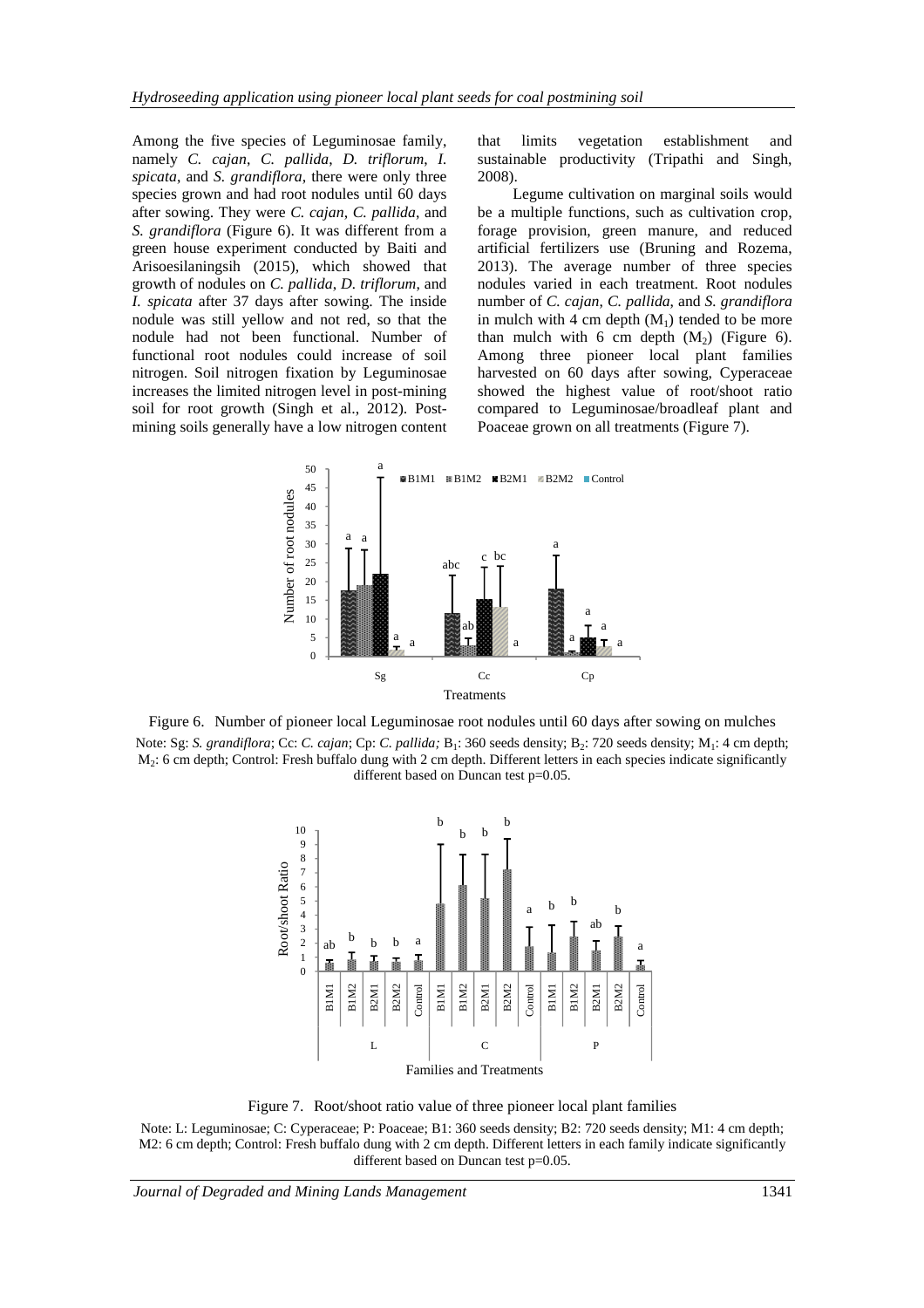Although root/shoot ratio of Cyperaceae was higher than other two families, but Leguminosae root system was longer and developed better in the post-mining soil comparing to the shoot growth. Leguminosae had root/shoot ratio value  $\leq 1$  in  $B_1M_1$ ,  $B_2M_1$ ,  $B_2M_2$ , and control. Poaceae root/shoot ratio value >1 was found in  $B_1M_1$ ,  $B_1M_2$ ,  $B_2M_1$ , and  $B_2M_2$  (Figure 7). This accorded to experiment conducted by Baiti (2015), that Leguminosae had root/shoot ratio <1, and Rahma report (2015), which indicated that the root/shoot ratio >1 was found in Poaceae. Root/shoot ratio value >1 indicates that the plant root size is longer than the shoot. Some Poaceae showed a fast growth capacity, shallow rooting, and naturally able to creep well (Fan et al., 2013). Root/shoot ratio varied among species, growth rate, soil character, and available nutrients in the media. According to Tripathi et al. (2012), well developed root system had an important role in the rocks slope stabilization in coal mining areas.

Root provided mechanical reinforcement to waste material through root proliferation. Species characteristic difference in growth and its

interactions also determine succession rate in unfavorable environmental conditions (Walker and del Moral 2008).

#### *Productivity of some pioneer local plant families on mulches*

The highest total plant productivity was found in control plot and reached 97  $g/m^2$ /month (Figure 8). Shoot productivity of all treatments was similar and greater value than the root one. Plant root and total productivity in hydroseeding plots were significantly lower than those of control plots. It revealed that the different mulches effected more significantly on the root part than on the shoot one.

Plant productivity was influenced by environmental factors, available nutrients in media, and density of growing seeds (Susilowati, 1999).Structural vegetation change in plant coverage and biomass production correlated with some soil changes such as accumulation of organic matter, nutrient content, porosity, and total nitrogen (Alday et al., 2012).





Note:  $B_1$ : 360 seeds density;  $B_2$ : 720 seeds density;  $M_1$ : 4 cm depth;  $M_2$ : 6 cm depth; Control: Fresh buffalo dung with 2 cm depth. Different letters indicate significantly different based on Mann-Whitney test p= 0.05.

#### *Multivariate profile of hydroseeding success*

Based on multivariate analysis using biplot and clustering, it was shown that in the  $1^{\overline{st}}$  application the artificial and natural hydroseeding had a respective success and advantage (Figure 9A). There were three profiles based on germination characteristics, growth, and plants families (TL), high Poaceae germination (PG), total productivity (TP), coverage (Cov), and maximum height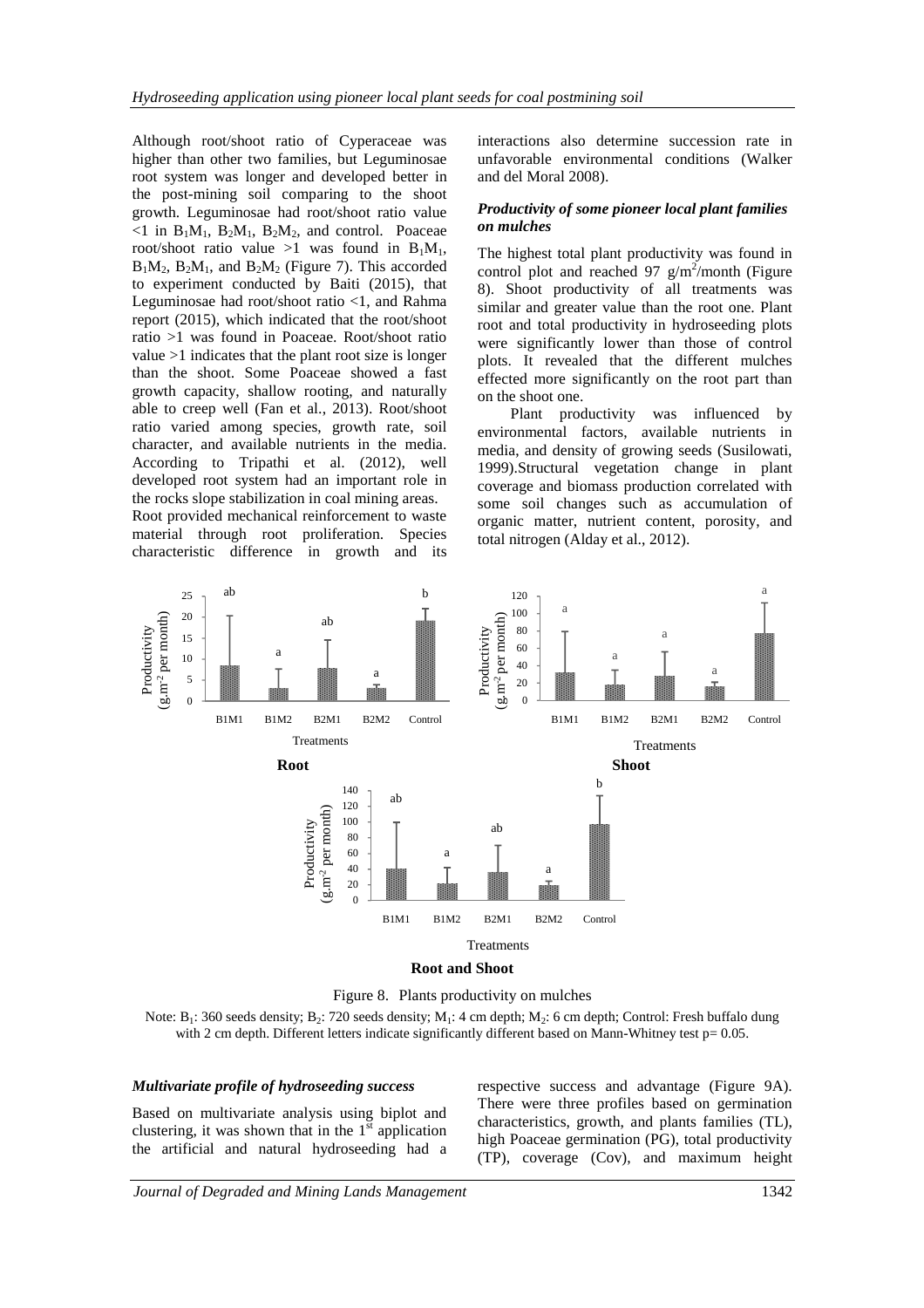(MH). The second profile, was  $B_1M_1$ ,  $B_2M_1$ , and  $B<sub>2</sub>M<sub>2</sub>$ , that characterized by high Leguminosae (LG) and Cyperaceae germination (CG). While the  $B_1M_2$  treatment was the third productivity. The first profile was control as the best mulch and showed by a long Leguminosae germination time (LT), leaves number of three profile and was characterized by a long Cyperaceae (CT) and Poaceae germination time (PT). Comparing to the

1<sup>st</sup> application, M<sub>3</sub> treatment showed a higher profile of shoot productivity (SP) and maximum height (MH) rather than the previous results treatments or control. In addition, its coverage (Cov) was similar to the profile of control and even greater than other treatments. It showed an important progress of hydroseeding medium for seedling growth (Figure 9B).



Figure 9. Interaction among seedling density, growth, and plant productivity of treatment mulches and control based on biplot analysis*.*

Note: A:  $1^{st}$  application; B:  $2^{nd}$  application; B<sub>1</sub>: 360 seeds density; B<sub>2</sub>: 720 seeds density;  $M_1$ : 4 cm depth;  $M_2$ : 6 cm depth;  $M_3$ : 0.2 cm depth; Control: Fresh buffalo dung with 2 cm depth; LG: Leguminosae germination; LT: Leguminosae germination time; CG: Cyperaceae germination; CT: Cyperaceae germination time; PG: Poaceae germination; PT: Poaceae germination time; Cov: coverage; TL: Leaves number of three plant families; MH: Maximum height; TP: Total productivity; SP: Shoot productivity.

*Journal of Degraded and Mining Lands Management* 1343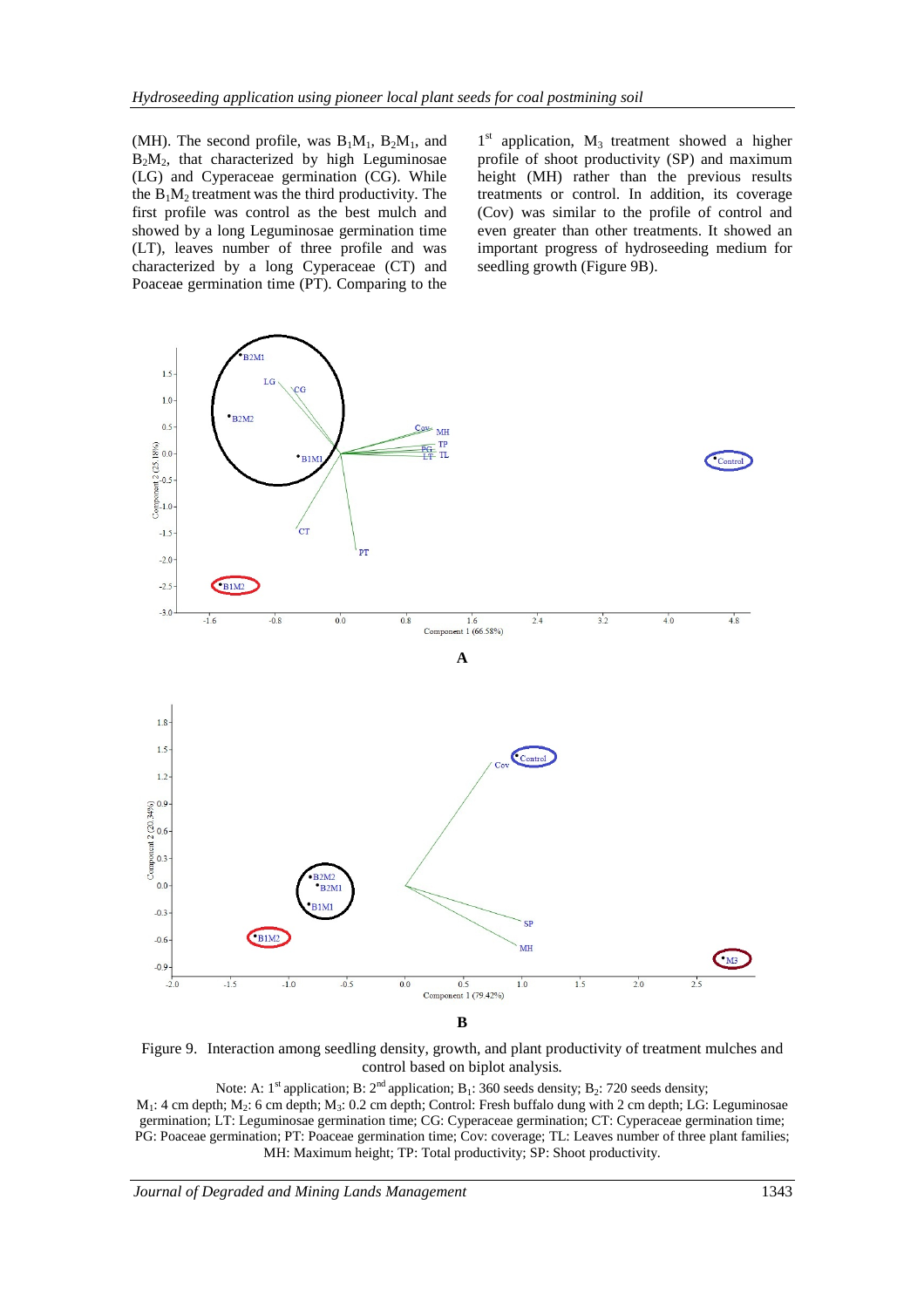In accordance with a study conducted by Samir et al. (2016), organic manure content in growing medium had significant effect on seed germination and seedling growth characteristics. A quite similar result reported by Ngo et al. (2011) indicated that the addition of buffalo manure content improved the organic matter quality of disturbed tropical soils, and this improvement positively affected plant growth. A comparison among soil, mixed media I (100% cow dung), and mixed media II (70% cow dung + 30% food industry sludge), performed by Yadav and Garg (2015), showed higher value of several physico-chemical characteristics, such as pH, electric conductivity, total organic carbon, total Kjeldhal nitrogen, total potassium, total phosphorus, and carbon nitrogen ratio, in both of mixed media rather than the soil. Therefore, the artificial hydroseeding using local seed  $M_3$  was more optimal but still need to be improved by increasing seed viability and germination rate, by selecting seeds from more diverse fast growing species of three families, as well as by controlling mulch thickness. For better seed germination and plant growth, we focus to the seed quality and appropriate mulch composition. Besides, revegetation success should be monitored more than 3 months for ensuring higher plant coverage and biomass accumulation.

## **Conclusion**

Based on the findings, it was concluded that the hydroseeding mulch could be served as a medium for pioneer local plant seeds germination and growth, especially for Leguminosae and comparable to buffalo dung. Percentage of Leguminosae seeds germination was higher than Cyperaceae and Poaceae seeds. Meanwhile, the growth of each family was specific depended on its respective habitus. Although root/shoot ratio of Cyperaceae was higher than other two families, but Leguminosae root was longer following to shoot growth. Hydroseeding plant productivity of 1<sup>st</sup> application was lower than control plots. In contrast, plant productivity of  $2<sup>nd</sup>$  application was higher. Mulch with 720 seeds density  $(B_2)$  and 4 cm depth  $(M_1)$  was more optimal used in hydroseeding applications based on seed germination percentage of three pioneer local plant families, while mulch with 0.2 cm depth (M3) was more effective for growth and productivity of plant.

## **Acknowledgement**

The authors praised Allah SWT, so that the research and preparation of scientific work could be finished. The authors also wished to thank the management of PT Amanah Anugerah Adi Mulia site Kintap and the entire staff of the SHE Department, who had provided land and facilities for supporting this research. Infinite gratitude was also extended to all JBUB lecturers, TU JBUB employees, Coal Mining Teams, and reviewers for all helps in completion of this research.

## **References**

- Abella, S.C., Gunn, J.L., Daniels, M.L., Springer, J.D. and Nyoka, S.E. 2009. Using a diverse seed mix to establish native plants on a Sonoran Desert burn. *Native Plants Journal* 10 (1):21-31.
- Alday, J.G., Marrs, R.H. and Martinez-Ruiz, C. 2012. Soil and vegetation development during early succession on restored coal wastes: a six-year permanent plot study. *Plant and Soil* 353:305-320.
- Anshari, M.F. 2015. Revegetation of postmining soil using hydroseeding of local plant seeds in Tanah Laut Regency, South Kalimantan Province. Biology Department, Faculty of Mathematics and Natural Sciences, Brawijaya University, Malang. Thesis (*in Indonesian*).
- Baiti, R.N. 2015. Adaptation of some local Papilionaceae grown in coal postmining soil from South Kalimantan. Biology Department, Faculty of Mathematics and Natural Sciences, Brawijaya University, Malang. Thesis (*in Indonesian*).
- Baiti, R.N. and Arisoesilaningsih, E. 2015. Reclamation of coal postmining soil using hydroseeding of local species of Papilionaceae beans. *Jurnal Biotropika* 3(1):36-41. (*in Indonesian*).
- Bruning, B. and Rozema, J. 2013. Symbiotic nitrogen fixation in legumes: perspectives for saline agriculture. *Environmental and Experimental Botany* 92:134-143.
- Darmawan, A. and Irawan, M.A. 2009. Reclamation of coal post-mining land in PT Berau Coal, East Kalimantan. Proceedings of science and technology workshop on forest rescue through coal postmining land rehabilitation. Research Center for Dipterocarps, Samarinda (*in Indonesian*).
- Decree of the Minister of Energy and Mineral Resources No. 1211.K/008/M.PE/1995 on prevention and mitigation of environmental destruction and pollution.
- Decree of the Minister of Forestry and Plantation No. 146/Kpts-II/1999 on guidelines for postmining reclamation in forest area.
- Djajakirana, G. 2001. Soil degradation affected by agricultural practices. Department of Soil Science and Land Resources, Faculty of Agricultural, Bogor Agricultural University, Bogor (*in Indonesian*).
- Fan, J., Huang, C., Yang, C., Liao, K. and Liao, W. 2013. Effect evaluation of shotcrete vegetation mulching technique applied to steep concrete-face slopes on a highway of Taiwan. *Paddy and Water Environment* 11:145-159.
- Faucete, L.B., Risse, L.M., Jordan, C.F., Cabrera, M.L., Coleman, D.C. and West, L.T. 2006. Vegetation and soil quality effects from hydroseed and compost blankets used for erosion control in